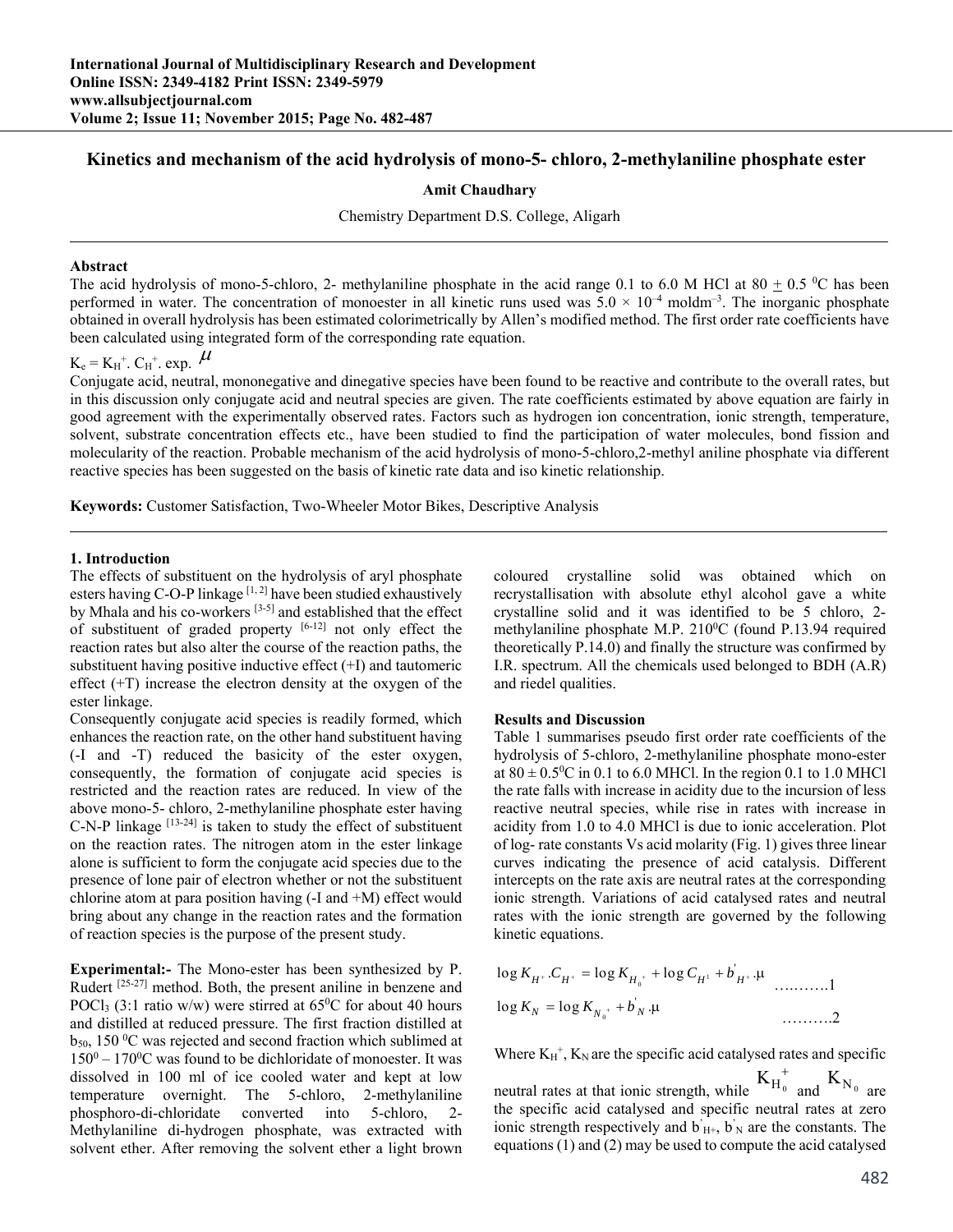and neutral rates at each experimental acid molarity. Thus, both acid catalysed and neutral rates may represent the total rates in acid medium as

$$
K_e = K_H^+ \cdot C_H^+ + K_N
$$
 ......3

The rates estimated by the equations (1) and (2) are in fair agreement with the observed rates in the region 1.0 to 4.0 MHCl, deviation in the very strong acid medium (from 5.0 to 6.0 MHCl) is removed when water activity parameter is included in the above relation (eq-1 and 2) as

$$
\log K_{H^+}.C_{H^+} = \log K_{H_0^+} + \log C_{H^+} + b'_{H^+} \cdot \mu + n \log (a_{H_2 0})^n
$$
  
and   

$$
\dots \dots 4
$$
  

$$
\log K_N = \log K_{N_0^+} + b'_{N_0^+} \cdot \mu + n \log a_{H_2 0}
$$

The rates estimated by equation (4) and (5) agree well with the experimental rates observed at 5.0 and 6.0 MHCl.

| <b>HCL</b> | $10^5$ . $K_N$                          |                  | $10^5$ K <sub>H<sup>+</sup></sub> . C <sub>H<sup>+</sup></sub> | $10^5$ K <sub>H<sup>+</sup></sub> . C <sub>H<sup>+</sup></sub> | $10^5$ K <sub>N</sub>                     | K <sub>e</sub> 10 <sup>5</sup>           | $10^5$ . Ke                               |
|------------|-----------------------------------------|------------------|----------------------------------------------------------------|----------------------------------------------------------------|-------------------------------------------|------------------------------------------|-------------------------------------------|
| (mol       | $(mod \text{ }dm^{-3}\text{ min}^{-1})$ | $5+log$<br>$K_N$ | $(mod \text{ }dm^{3} \text{ }min^{-1})$                        | $(mod \text{ }dm^{-3} \text{ }min^{-1})$                       | (mol dm <sup>-3</sup> min <sup>-1</sup> ) | $(mod \text{ }dm^{-3} \text{ }min^{-1})$ | $(mod \text{ } dm^{-3} \text{ } min^{-1}$ |
| $dm^{-3}$  | from eq 2                               |                  | from eq 1                                                      | from eq 4                                                      | from eq 5                                 | calcd. from eq 3                         | ') obsd.                                  |
| 1.0        | 59.56                                   | 1.77             | 37.06                                                          | $\overline{\phantom{0}}$                                       |                                           | 96.62                                    | 95.87                                     |
| 2.0        | 56.23                                   | 1.75             | 68.86                                                          | ۰                                                              |                                           | 125.09                                   | 125.38                                    |
| 2.5        | 54.63                                   | 1.73             | 83.65                                                          |                                                                |                                           | 138.28                                   | 139.89                                    |
| 3.0        | 53.08                                   | 1.72             | 96.38                                                          |                                                                |                                           | 149.46                                   | 148.48                                    |
| 4.0        | 50.11                                   | 1.70             | 119.67                                                         |                                                                |                                           | 169.78                                   | 169.77                                    |
| 5.0        | 47.31                                   | 1.67             | 139.31                                                         | 19.49*                                                         | $33.11*$                                  | 52.60                                    | 52.42                                     |
| 6.0        | 44.66                                   | 1.65             | 155.59                                                         | $9.81*$                                                        | 16.90*                                    | 26.71                                    | 28.17                                     |

Table 1: Calculated And Observed Rates For The Hydrolysis Of Mono-5-Chloro, 2-Methyl Aniline Phosphate At 80<sup>0</sup>c.

n=0 for 1.0 to 4.0 mol. dm<sup>-3</sup>. HCl and  $n^* = 1.2$  respectively for 5.0 and 6.0 mol. dm<sup>-3</sup> HCl.



Table -2 summarises Arrhenius parameters [23] for the hydrolysis of 5-chloro, 2-methyl aniline phosphate monoester in 3.0 and 5.0 m HCl. The values show the similarity of mechanism at these acidities and also indicate bimolecular nature of hydrolysis, since according to Arrhenius parameters,

if the value of  $\Delta E$  is < 25.0 kcal mol<sup>-1</sup>, the value of  $\Delta S^{\neq}$  is negative and the value of frequency factor  $(\lambda)$  has power less than twelve on the base ten (*ie*  $\lambda$  < 10<sup>12</sup>), then the reaction in general will be bimolecular. Thus from table-2 it is clear that the parameters fall is the range of bimolecular reaction.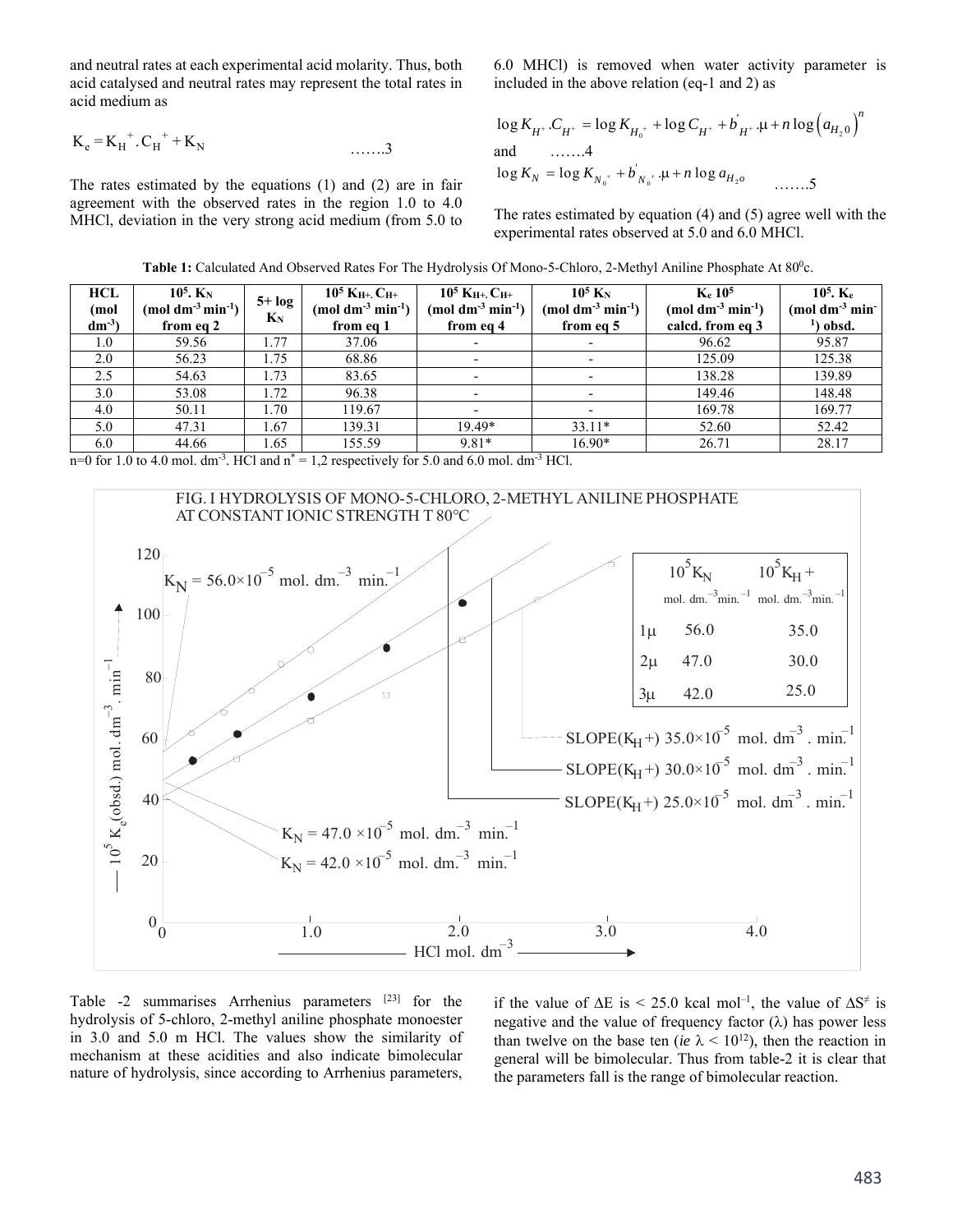**Table 2:** Arrhenius Parameters for the Hydrolysis of 5-Chloro, 2- Methyl Aniline Phosphate Monoester**.**

|                                | <b>Parameters</b>                         |                                                 |                                 |  |
|--------------------------------|-------------------------------------------|-------------------------------------------------|---------------------------------|--|
| $HCl$ (mol. dm <sup>-3</sup> ) | <b>Energy of activation E.K.cals/mole</b> | Frequency factors $\Lambda$ . Sec <sup>-1</sup> | Entropy $-\Delta S^{\#}$ (e.u.) |  |
|                                | 22.42                                     | $18.81 \times 10^8$                             | 18.42                           |  |
| 5.0                            | 23.33                                     | $24.45 \times 10^8$                             | 17.89                           |  |

Table -3 summarises comparative isokinetic data of some other phosphate monoesters, the bond fission and molecularity of which are known. Fig II describes a relationship between some other phosphate monoesters and the present monoester. Linearity of the curve show similarity of mechanism since the

point of mono-5-chloro, 2-methyl aniline phosphate lies on the same line of other monoesters that undergo bimolecular hydrolysis with P-N bond fission for the acid catalysed hydrolysis.

**Table 3:** Comparative Kinetic Rate Data for the Hydrolysis of Some Phosphate Monoesters via Their Conjugate Acid Species.

| S. No. | <b>Phosphate Mono Ester</b> | Temp $^0$ c              | Medium                   | $E.K.$ (Cals./Mol.) | $-\Delta S^{\#}$<br>(E.U.) | <b>Fission</b> | <b>References</b> |
|--------|-----------------------------|--------------------------|--------------------------|---------------------|----------------------------|----------------|-------------------|
|        | Cyclohexylamine             | 50                       | 3.0                      | 26.65               | 0.77                       | $P-N$          | 14                |
|        | $H_3 N^+$ Coo               | 37                       | $\overline{\phantom{0}}$ | 26.00               | 12.23                      | $P-N$          | 29                |
|        | 4-Nitrophenyl               | $\overline{\phantom{a}}$ | $\overline{\phantom{0}}$ | 18.70               | 24.0                       | $P-O$          | 30                |
| 4      | Mono-B-naphthyl amine       | 98                       | 3.0                      | 14.56               | 39.46                      | $P-N$          | 31                |
|        | 2,4-dinitroaniline          | 98                       | 3.0                      | 12.10               | 45.10                      | $P-N$          | 32                |
|        | Di-phenylamine              | 98                       | 3.0                      | 8.32                | 60.43                      | $P-N$          | 33                |
|        | p-propoxyaniline            | 97                       | 3.0                      | 19.68               | 29.28                      | $P-N$          | 34                |
| 8      | p-chloroaniline             | 20                       | $\overline{\phantom{0}}$ | 20.4                | 12.60                      | $P-N$          | 35                |
| Q      | 5- chloro, 2 methylaniline  | 80                       | 3.0                      | 22.42               | 18.42                      | $P-N*$         | 36                |
|        |                             |                          | 5.0                      | 23.33               | 17.89                      | $P-N^*$        |                   |



**Mechanism:** The mechanism of hydrolysis of 5-chloro, 2 methyl aniline phosphate monoester in the acid region involved the bimolecular nucleophilic attack of water on phosphorus of conjugate acid and neutral species, passing through a transition state in which the developed charges cause P–N bond fission

and then liberate a proton by fast step giving the parent amine and phosphoric acid.

I. Formation of conjugate acid species by fast pre-equilibrium proton transfer.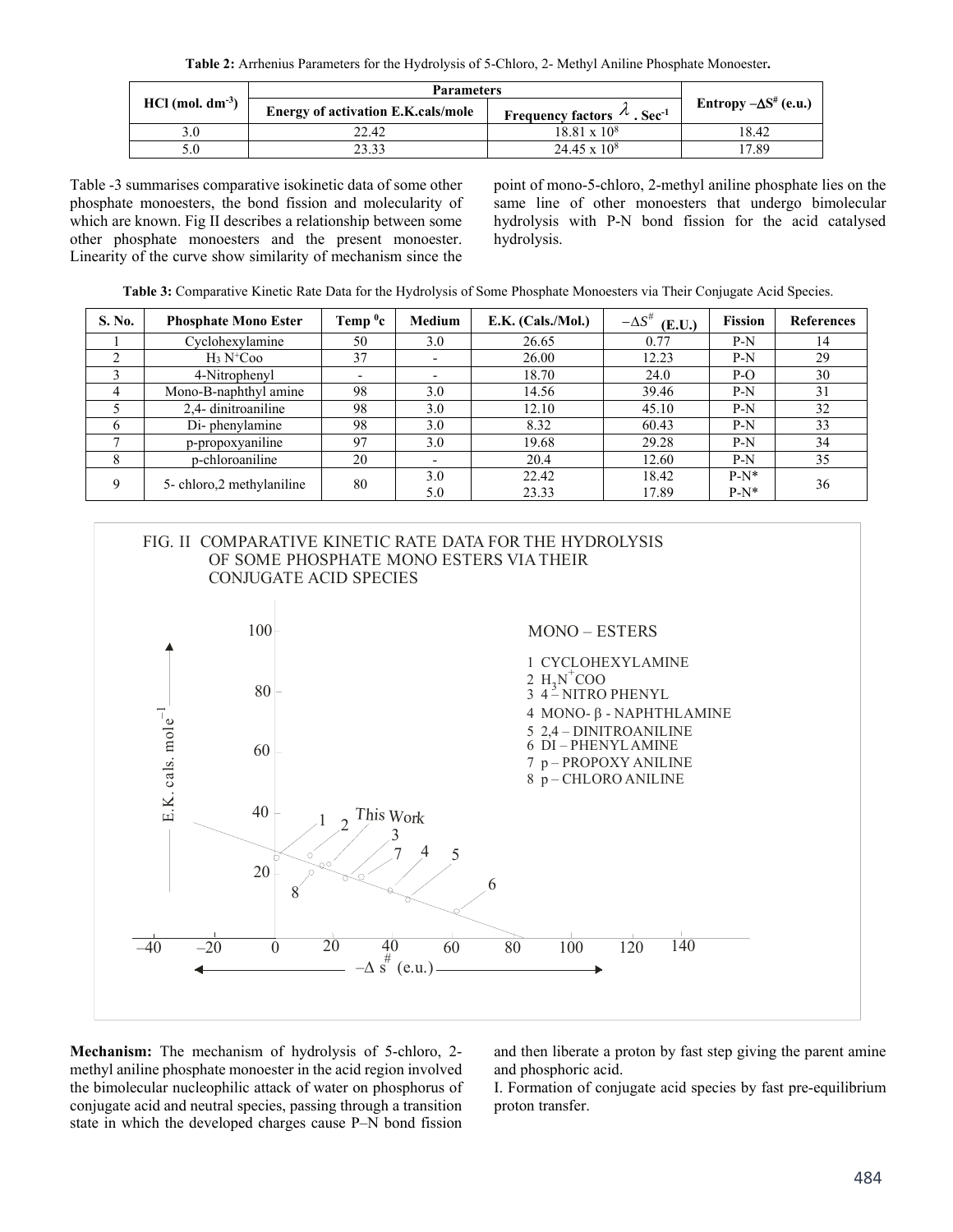

(Neutral species)



(Conjugate acid species)

II Bimolecular nucleophilic attack of water on phosphorus of conjugate acid species involving P-N bond fission  $S_N^2(P)$ 

 $N^+ - P - OH + H_2O$ H O —  $\mathbf{r}$  $CH<sub>3</sub>$  $Cl$ H OH slow



(Parent compound)

#### **Hydrolysis Via Neutral Species**

Hydrolysis in the Region 0.1 to 1.0 M HCl and PH 4.24 to 7.46 : Table 4 summarises pseudo first order rate constant for the hydrolysis of 5-chloro, 2-methylaniline phosphate mono-ester via neutral and mononegative species at 80°C Results show that the rate rises with the rise in pH value passing through maxima at 4.17 pH further rise in pH decreases the rate. Dissociation of neutral into mono negative species increases with the increase in pH and is almost complete at pH 4.17. Thus, the observed maximum is the specific mononegative rates  $(Km<sub>0</sub>)$ . The increase in pH brings about the dissociation of monoanion into dianion and a proton.  $pK_1$  and  $pK_2$  values together with the fractions of the various species at different pH values were determined.

**Table 4:** Hydrolyssi of Mono-5-Chloro, 2-Methyl Aniline Phosphate Via Neutral And Mononegative Species At 80°C

| рH   | $M/M + N$ | $N/N + M$ | $K_M$ , $10^5$<br>$(mod, dm^{-3} min^{-1})$ | $K_N$ , $10^5$<br>$(mol. dm^{-3} min^{-1})$ | Ke.10 <sup>5</sup><br>(mol. $dm^{-3}$ min. <sup>-1</sup> ) (calcd.) | Ke.10 <sup>5</sup><br>$(mod, dm^{-3} min^{-1})$ (obsd.) | $5 + \log K_e$<br>(calcd.) | $5 + \log K_M$<br>(calcd.) |
|------|-----------|-----------|---------------------------------------------|---------------------------------------------|---------------------------------------------------------------------|---------------------------------------------------------|----------------------------|----------------------------|
| 0.30 | 0.117     | 0.883     | 17.91                                       | 55.70                                       | 73.61                                                               | 76.01                                                   | 1.86                       | 1.25                       |
| 0.70 | 0.251     | 0.749     | 38.42                                       | 47.25                                       | 85.67                                                               | 86.25                                                   | 1.93                       | 1.58                       |
| 00.1 | 0.400     | 0.600     | 61.23                                       | 37.85                                       | 99.08                                                               | 97.61                                                   | 1.99                       | 1.78                       |
| 1.24 | 0.537     | 0.463     | 82.20                                       | 29.21                                       | 111.41                                                              | 108.01                                                  | 2.03                       | 1.91                       |
| 2.20 | 0.914     | 0.860     | 139.92                                      | 5.42                                        | 145.34                                                              | 143.75                                                  | 2.16                       | 2.14                       |
| 3.30 | 0.992     | 0.008     | 151.86                                      | 0.50                                        | 152.36                                                              | 152.05                                                  | 2.18                       | 2.18                       |
| 4.17 | 0.999     | 0.001     | 152.93                                      | 0.06                                        | 152.99                                                              | 153.38                                                  | 2.18                       | 2.18                       |

Theoretical rates were computed from the following relation. (a) Region 0.1 to 1.0 MHCl and 0.0 to 4.17

 $K_e = K_M + K_N$ 

$$
K_e = 63.42 \times 10^{-5} \times \frac{N}{N+M} mol. dm^{-3}. min^{-1} + 153.38 \times 10^{-5} \times \frac{M}{M+N} mol. dm^{-3}. min^{-1}
$$

Where  $K_e$ ,  $K_N$  and  $K_M$  are the rate constant of total hydrolysis, rate constant of neutral hydrolysis and rate constant of mononegative hydrolysis  $\frac{N}{N+M}$ *N*  $\frac{M}{+M}$  and  $\frac{M}{M+N}$ *M*  $\frac{1}{+N}$  are the fraction of neutral and mononegative species and  $K_{N0} = 63.09$ x 10<sup>-5</sup> min<sup>-1</sup>, K<sub>m0</sub> = 153.09 x 10<sup>-5</sup> min<sup>-1</sup> respectively are the specific neutral and specific mononegative rates.

Table 5 summarises Arrhenius parameters for the hydrolysis of 5-chloro, 2-methyl aniline phosphate ester via neutral species

**Table 5:** Arrhenius Parameters For The Hydrolysis Of 5-Chloro,2-Methyl Aniline Phosphate Ester Via Neutral Species

|                                | <b>Parameters</b>                    |                                                |                                                            |
|--------------------------------|--------------------------------------|------------------------------------------------|------------------------------------------------------------|
| $HCl$ (mol.dm <sup>-3</sup> .) | Energy of activation E.K. cals./mol. | Frequency factor $(\lambda)$ sec <sup>-1</sup> | Entropy( $-\Delta$ s <sup><math>\neq</math></sup> ) (e.u.) |
|                                | 22.69                                | $16.16 \times 10^8$                            | 18.72                                                      |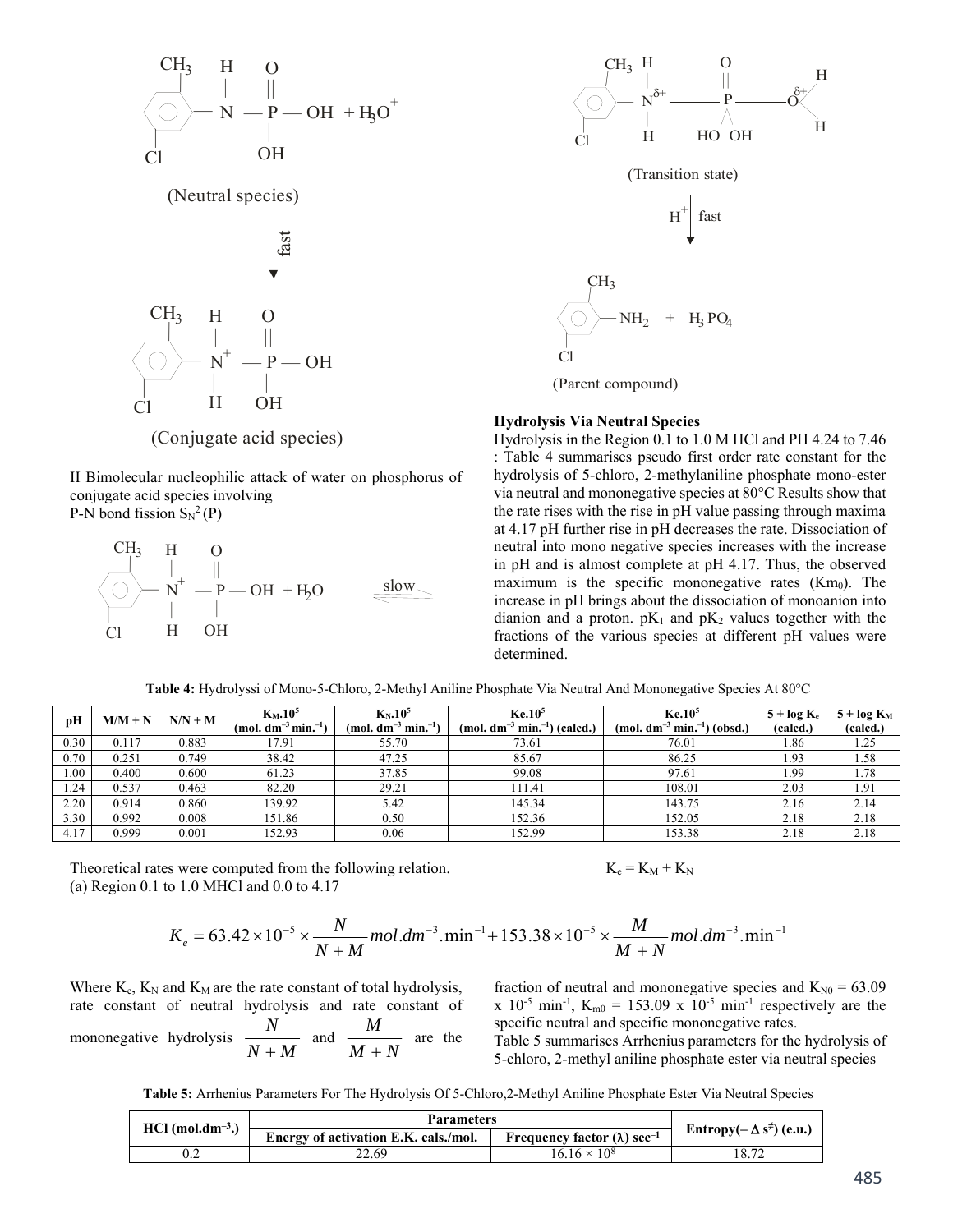The reaction via neutral species have been found to hydrolyse bimolecularily, since the entropy of the reaction fall in the range of bimolecular hydrolysis. *ie*. Frequency factor ( $\lambda$ ) is < 10<sup>12</sup>, entropy of activation ( $\Delta$  s<sup>≠</sup>) is negative value and energy of activation  $(E)$  is  $\leq$  25 Kcal mol<sup>-1</sup>. Hence the reaction via neutral species shows bimolecular nature of hydrolysis.

The neutral species of the monoester hydrolyse bimolecularly with P–N bond fission since in the isokinetic relationship plot (Fig III), the point of 5-chloro, 2-methyl aniline phosphate monoester lies on the same line of other phosphate monoesters. Table-6 summarises the range of isokinetic data for the hydrolysis of some phosphate monoesters supporting P–N bond fission.



**Table 6:** Isokinetic Relationship Plot Data for the Hydrolysis of Some Phosphate Monoesters via Their Neutral Species.

| S. No. | <b>Phosphate Mono (Ester)</b> | Medium | Temp $^0$ c | $E.K$ (cals./mol.) | $-\Delta S^{\#}$<br>(e.u.) | <b>Fission</b> | Ref.      |
|--------|-------------------------------|--------|-------------|--------------------|----------------------------|----------------|-----------|
|        | Cyclohexylanine               | 24     | 50          | 27.40              | $-2.52$                    | $P-N$          | 14        |
|        | p-nitrophenyl                 |        |             | 18.70              | 24.00                      | $P-O$          | 37        |
|        | p-bromophenyl                 | 1.00   | 98          | 17.40              | 38.94                      | $P-O$          | 38        |
|        | Di-phenylamine                | .24    | 98          | 13.08              | 46.68                      | $P-N$          | 33        |
|        | p-nitroaniline                | 1.20   | 40          | 11.44              | 48.82                      | $P-N$          | 39        |
| b.     | Benzamide                     |        | 37          | 26.40              | 10.00                      | $P-N$          | 40        |
|        | 2.4- dinitroanilne            | .24    | 98          | 16.57              | 35.80                      | $P-N$          | 40        |
| 8      | o-toluidine                   | 1.20   |             | 14.14              | 39.98                      | $P-N$          | 41        |
| Q      | 2,4,6-tribromophenyl          |        | 98          | 13.73              | 41.48                      | $P-O$          |           |
| 10     | 5-Chloro 2- methylaniline     | 0.70   | 80          | 22.69              | 18.72                      | $P-N^*$        | This work |

\*Bond Fission Assumed.

# **Bond Fission and Molecularity**

Molecularity of the hydrolysis of the monoester under investigation. as decided by the slopes of Bunnett plot(42) (slope value  $w=12.22$  and  $w*$  6.66). Olsen plots (43) (slope value  $\varnothing$  = 2.14) which fall in the range of bimolecular reaction (fig not shown). It is further supported by the involvement of water molecule as a second reaction partner, since there is a dependence of the rates in the participation of the water molecule. The bimolecular nature has also been supported by Arrhenius parameters <sup>[28]</sup> and solvent effect, particularly high negative value of entropy of the reaction. Hence, the hydrolysis may be taken to be bimolecular.

Bond fission may be examined by isokinetic relationship which has been performed by the Arrhenius parameters [28] of similarly substituted phosphate monoesters which used to hydrolyse with similar mechanism have been taken under similar experimental conditions.

Bimoleacular hydrolysis of mono-5-chloro, 2-methyaniline phosphate may involve P-N and C-N bond fission. The isokinetic relationship plot of some mono-esters as represented by the linear curves show similarities of mechanism of acid catalysed hydrolysis. Since the other mono-ester have been found to undergo hydrolysis with P-N bond fission. The hydrolysis of 5-chloro, 2-methylaniline phosphate monoester has also been presumed to undergo wih P-N bond fission

**Mechanism:** from the above results and discussion the hydrolysis of 5-chloro, 2-methyl aniline phosphate monoester via neutral species involved P-N bond fission with bimolecular nucleophilic attack of water on phosphorus atom. The reaction paths may be formulated as;